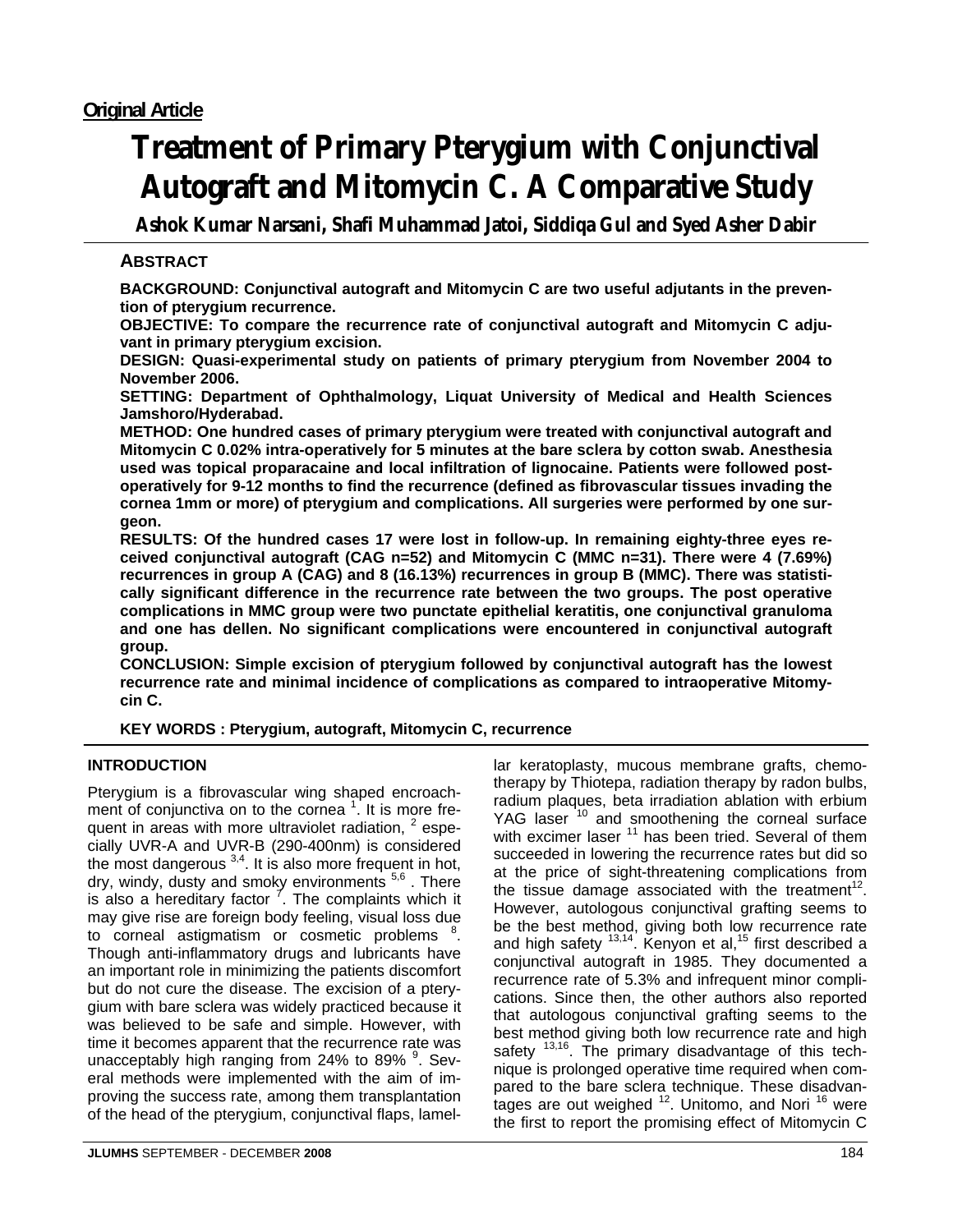#### **Treatment of Primary Pterygium**

on the recurrence of pterygium. Mitomycin C is an alkylating antineoplastic agent produced by strains of streptomyces caespinosus, which inhibits synthesis of DNA, RNA and proteins <sup>17</sup>. The current regime of Mitomycin C is 0.02 % to the bare sclera for 5 minutes has been found efficient in reducing the recurrence rate to a minimum<sup>18-20</sup>. In our study, we compared the recurrence rate of two different techniques.

#### **MATERIALS & METHODS**

Hundred cases of primary pterygium were registered at the tertiary referral center, Department of Ophthalmology, Liaquat University of Medical & Health Sciences, Jamshoro / Hyderabad. Patients were randomized in to two groups. Group A (received conjuctival autograft) and Group B (received intraoperative 0.02% Mitomycin C). These patients had been questioned and medical data reviewed in details that none had major systemic disease such as collagen vascular disorder, diabetes mellitus. Complete ocular examination including visual acuity, intraocular pressure, extraocular movements, biomicroscopy documentation of pterygeal size and dilated fundoscopy was performed to assure that none of them had major eye disease such as dry eye, cicatrical pemphigoid, glaucoma or vitreoretinal disease. All patients were followed for 6 to 12 months to assess the recurrence rate and complications. The ocular surface was anesthetized in all patients with topical instillation of proparacaine hydrochloride 0.5% in combination with an additional sub conjunctival injection in the bed of pterygium on the bulbar side with 0.5 ml of 2% lignocaine hydrochloride with 0.001% adrenaline. The complete excision of the head of the pterygium from the cornea was done by Bard Parker 15 number blade and the body of pterygium was dissected and excised by conjunctival scissors. In group A (CAG) area of the bare sclera was measured after pterygium excision. A free conjunctival graft was harvested from the superior conjunctiva. Dissection began from fornix to limbus. The graft was flipped over on the cornea and tenons attachment at limbus was meticulously dissected. The flap was then excised taking care to include the limbal tissue. The graft was then moved on to the scleral bed maintaining limbus to limbus orientation. The four corners were anchored with episcleral bites using 8/0 vicryl suture. In group B (MMC) intraoperative Mitomycin C 0.02% was applied to the bare sclera for 5 minutes by cotton swab. The Mitomycin C was prepared by adding 10 ml of distilled water in 2 mg ampoule of injection. The site of application was then thoroughly irrigated with at least 100 ml of ringer lactate solution. The conjunctiva peripheral to the excised pterygium was undermined and the edges were sutured 2-3 mm from the limbus. Postoperative topical combination of corticosteroid antibiotic ointment was used and pad was applied for 24 hours. Antibiotic and corticosteroid were used 4 times a day for a month and then tapered off during the following 2-3 months. Follow-up visits were scheduled for post operative days 1,7,14, 30 and then every 2 months. The recurrence was defined as post operative fibro-vascular re-growth crossing the corneo-scleral limbus by 1.0 mm or more and this constituted treatment failure. All the information was filled on a profoma. Data were analyzed on SPSS version 10.0.

### **RESULTS**

We studied the recurrence rate of two different surgical techniques for primary pterygium excision. The demographic and the clinical details are summarized in **Table I**. Out of a hundred cases eighty-three eyes (52 CAG, 31 MMC) of 76 patients (52 CAG, 24 MMC) were followed. The remaining 17 patients were lost in follow up. The recurrence in-group A was 7.69% whereas recurrence in group B was 16.13%. In-group A recurrences were, one within 2 months, two within 5-6 months and one within 9-10 months (**Table II**). In group B recurrences were two within 3-4 months, two within 5-6 months and one within 9-10 months. The

| <b>Groups</b><br><b>With No</b><br>of eyes | Age range<br>(Years) | Mean Age<br>(Years) | <b>Sex</b>        |                | Laterally      |                | <b>Population Type</b> |                |
|--------------------------------------------|----------------------|---------------------|-------------------|----------------|----------------|----------------|------------------------|----------------|
|                                            |                      |                     | <b>Male</b>       | Female         | <b>Right</b>   | Left           | Rural                  | Urban          |
| <b>CAG 52</b>                              | 29-70                | 44.04               | 31<br>(59.62%)    | 21<br>(40.38%) | 36<br>(69.23%) | 16<br>(30.76%) | 37<br>(71.15%)         | 15<br>(28.84%) |
| MMC <sub>31</sub>                          | 34-62                | 44.84               | 20<br>(64.52%)    | 11<br>(35.48%) | 17<br>(54.83%) | 14<br>(45.16%) | 23<br>(74.19%)         | 8<br>(25.81%)  |
| $CAG +$<br>MMC 83                          | 29-70                | 44.44               | 51<br>$(61.44\%)$ | 32<br>(38.55%) | 53<br>(63.86%) | 30<br>(36.14%) | 60<br>(72.29%)         | 23<br>(27.71%) |

**TABLE I: DEMOGRAPHIC AND CLINICAL DATA OF PATIENTS IN GROUP 1 AND GROUP 2**

*CAG = Conjunctival Autograft, MMC = Mitomycin C*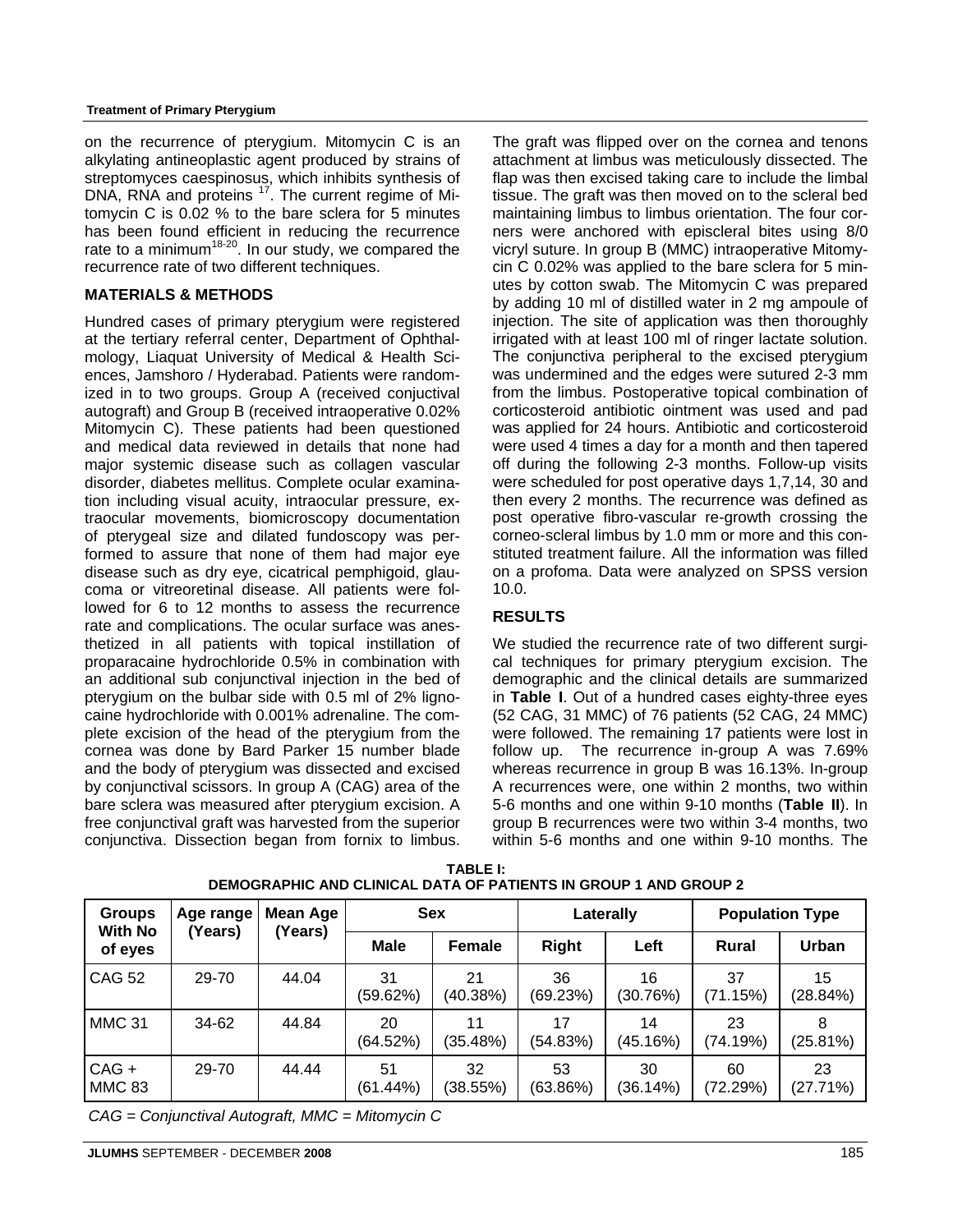| NUMBER UF RECURRENCES UF CAG VS MIMC |                          |                          |                              |  |  |  |  |  |
|--------------------------------------|--------------------------|--------------------------|------------------------------|--|--|--|--|--|
| <b>Duration</b><br>(in months)       | <b>CAG</b><br>$(n = 52)$ | <b>MMC</b><br>$(n = 31)$ | <b>CAG+MMC</b><br>$(n = 83)$ |  |  |  |  |  |
| $0 - 2$                              |                          |                          |                              |  |  |  |  |  |
| $3 - 4$                              |                          | 2                        | 2                            |  |  |  |  |  |
| $5-6$                                | 2                        | 2                        |                              |  |  |  |  |  |
| $7 - 8$                              |                          |                          |                              |  |  |  |  |  |
| $9 - 10$                             |                          |                          |                              |  |  |  |  |  |
| $11 - 12$                            |                          |                          |                              |  |  |  |  |  |
| Total                                | $4(7.69\%)$              | 5(16.13%)                | $9(10.84\%)$                 |  |  |  |  |  |

**TABLE II: NUMBER OF RECURRENCES OF CAG VS MMC** 

difference in recurrence rate was statistically significant. No significant complications were noted in group A except varying level of discomfort, foreign body sensation tearing and redness for some period in few patients. There were two patients with punctate epithelial keratits, one granuloma and one dellen in group B. No scleral thinning, necrosis, perforation or any other visually significant complication was encountered in either group.

#### **DISCUSSION**

Various surgical techniques have been employed to treat the pterygium. The unpredictable rates and timing of recurrence  $2<sup>1</sup>$  are the main problem encountered after various treatment modalities. A recurrent pterygium can be associated with decreased visual acuity due to involvement of visual axis and/or irregular astigmatism, extraocular motility restriction and symblepharon formation  $^{22}$ . Because of high recurrence rate the bare sclera excision alone proved unsatisfactory. Adjunctive treatment after bare sclera excision with Beta irradiation reduced recurrence rate to as low as 0.5%-10% <sup>23</sup>, but was associated with significant complications such as scleral necrosis. In 1985, Kenayn et al <sup>15</sup> published report describing conjunctival autografting as a promising technique in the treatment of pterygium. They documented the recurrence rate of 5.3% in the primary pterygium group. Since then a number of papers on the success of conjunctival grafting have been published with various success rates. Compared with the bare sclera method, conjunctival autograft is more technically demanding procedure; surgeon factors such as experience, techniques, etc. may have a profound influence on the recurrence rate <sup>15</sup>. More over conjunctival grafts including limbal epithelium generally yield better results because it will help to restore its barrier function <sup>24</sup>. In 1998, Lewallen S  $^{25}$  published report of a randomized trial of the conjunctival autografting technique for pterygium removal. She documented a lower recurrence rate (21 %) in grafted cases compared with bare sclera technique (37 %). Riodan-Eva et al 26 of Moorfields Eye Hospital London supported Lewallen S finding when they reported a statistically significant reduction in recurrence rate following conjunctival autografting for pterygium. They quoted a probability of recurrences of 14 % with this procedure at 36 months after surgery. In 2005 Fahmi et al  $27$  reported 13.33 % recurrence rate with conjunctival autograft. In our study recurrence rate was found to be 7.69 %. An alternate to conjunctival autograft technique to improve outcome is use of Mitomycin C. In our study the recurrence rate with MMC is 16.13% as compared with Chen et al <sup>13</sup> reported 38% recurrence rate with application of 0.4 mg/ml for 3 minutes. While Manning et al  $^{19}$  reported 10.5%. Sharma et al <sup>28</sup> compared MMC with conjunctival graft and Ma et al <sup>29</sup> postoperative MMC, but neither showed any statistical difference. However these studies failed to show any difference between MMC and conjunctival autograft. The results of our study reported an advantage of conjunctival autograft over Mitomycin C. Our results are compatible with national and international studies.

#### **CONCLUSION**

Simple excision of pterygium followed by conjunctival autograft has the lowest recurrence rate and minimal incidence of complications as compared to intraoperative Mitomycin C.

#### **REFERENCES**

- 1. Wong AK, Rao SK, Leug At, Poon AS, Lam DS. Inferior Limbal – Conjunctival autograft transplantation for recurrent pterygium. Indian J Ophthalmol 2000; 48; 21-4.
- 2. Moran DJ, Hollows FC. Pterygium and ultraviolet radiation: a positive correlation. Br J Ophthalmol 1984; 68:343-6.
- 3. Taylor HR, West SK, Rosenthal FS, Munoz B, Newland HS, Emmet AE. Corneal changes associated with chronic UV irradiation. Arch Ophthalmol 1989; 107(10): 1481-4.
- 4. Detorakis ET, Zafiropoulos A, Arvanitis DA, Spandidos DA. Detection of point mutations at codon of Kl-ras in ophthalmic pterygia. Eye 2005; 19: 210-4.
- 5. Nakaishi H, Yamamoto M, I Shida M. Pingueculae and pterygia in motorcycle policeman. Ind Health 1997; 35:325-9.
- 6. Norn M, Franck C .Long-term changes in the outer part of the eye in welders. Prevelence of spheroid degeneration, pinguecula, pterygium, and corneal cicatrices. Acta Ophthalmol (Copenh) 1990; 69:382-6.
- 7. Booth F. Heredity in one hundred patients admitted for excision of pterygia. Aust N Z J Ophthalmol 1985; 13:59-61.
- 8. Keizer R.J. Pterygium excision with or without